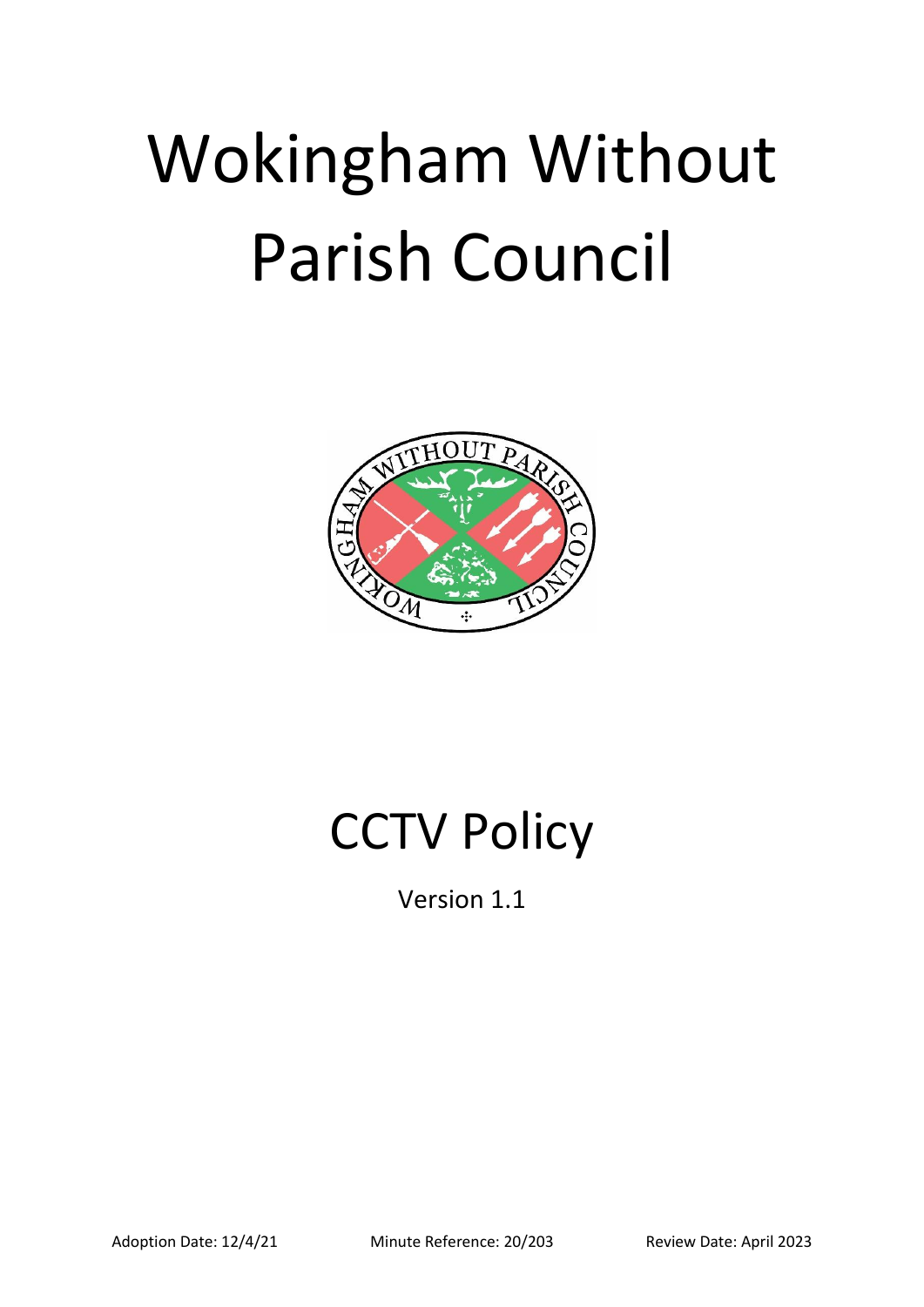#### Introduction

- 1. This policy is to control the management, operation, use and confidentiality of the CCTV systems located at:
	- The Pinewood Leisure Centre, Old Wokingham Road, Wokingham, RG40 3AQ
	- St Sebastian's Memorial Hall, Nine Mile Ride, Wokingham, RG40 3BA

Both sites are managed by Wokingham Without Parish Council.

- 2. The policy was prepared after taking due account of the Code of Practice published by the Data Protection Commissioner (revised 2015) and the General Data Protection Regulations 2018.
- 3. This policy will be subject to periodic review by the Parish Council to ensure that it continues to reflect the public interest and that it and the system meets all legislative requirements.
- 4. The CCTV Scheme is registered with the Information Commissioner under the Terms of the Data Protection Act 1998. Registration Reference: Z9420497
- 5. Wokingham Without Parish Council accepts the eight data protection principles based on the Data Protection Act 1998 as follows. Data must be:
	- a. Fairly and lawfully processed
	- b. Processed for limited purposes and not in any manner incompatible with those purposes
	- c. Adequate, relevant and not excessive
	- d. Accurate
	- e. Not kept for longer than is necessary
	- f. Processed in accordance with individuals' rights
	- g. Secure
	- h. Not transferred to a country or territory outside the European Economic Area unless an adequate level of protection for the rights and freedoms of data subjects is ensured.

### Statement of Purpose

- 1. To provide a safe and secure environment for the benefit of those who might visit, work or live in the area. The system will only be used in accordance with the law. The scheme will be used for the following purposes:
	- a. To reduce the fear of crime by persons using facilities at the Pinewood Leisure Centre or St Sebastian's Memorial Hall;
	- b. To reduce the vandalism of property and to prevent, deter and detect crime and disorder;
	- c. To assist the police, parish council and other Law Enforcement Agencies with identification, detection, apprehension and prosecution of offenders by examining and using retrievable evidence relating to crime, public order or contravention of bye-laws;
	- d. To act as a deterrent to potential offenders by publicly displaying the existence of CCTV, having cameras clearly sited that are not hidden and signs on display in areas being monitored;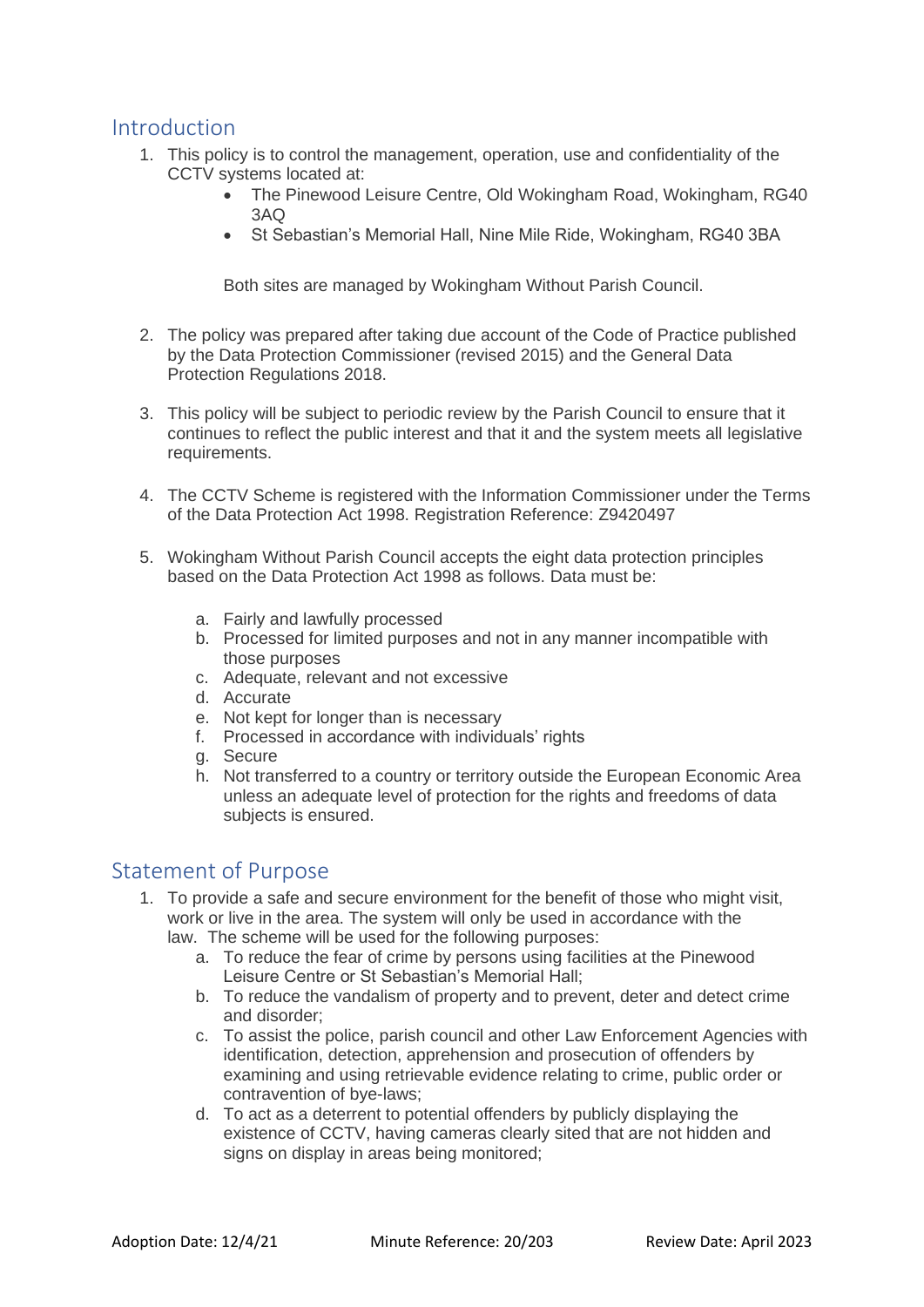## Changes to the Purpose or Policy

1. Major change that would have a significant impact on either the purpose or this policy of operation of the CCTV scheme will take place only after discussion and resolution at a full Parish Council meeting.

#### Responsibilities of the Owner of the Scheme

Wokingham Without Parish Council retains overall responsibility for the scheme.

# CCTV Code of Practice

#### Management of the System

- 1. Day to day operational responsibility rests with the Clerk to the Council
- 2. Breaches of this policy will be investigated by the Clerk to the Council and reported to the Parish Council.
- 3. A CCTV system prevents crime largely by increasing the risk of detection and prosecution of an offender. Any relevant tape or digital evidence must be in an acceptable format for use at Court hearings.
- 4. This policy must be read and understood by all persons involved in this scheme and individual copies of this policy will therefore be issued for retention. A copy will also be available for reference in the secure recording areas.

#### Control and Operation of the Cameras, Monitors and Systems

The following points must be understood and strictly observed by operators:

- 1. Operators must act with integrity and not abuse the equipment or change the preset criteria to compromise the privacy of an individual.
- 2. No public access will be allowed to the monitors except for lawful, proper and sufficient reason, with prior approval of the Clerk to the Council.
- 3. Law Enforcement Agencies are permitted access to tapes and prints if they have reason to believe that such access is necessary to investigate, detect or prevent crime. These agencies are able to visit the Parish Council Office to review and confirm the Parish Council's operation of CCTV by arrangement. Any visit to view images will be logged by the Clerk.
- 4. Operators should regularly check the accuracy of the date/time displayed.

#### Storage and Retention of Images

- 1. Digital records will be securely stored to comply with data protection and will only be handled by parish council staff. Digital images will be erased after a period of 60 days.
- 2. Images will not normally be supplied to the media, except on the advice of the police if it is deemed to be in the public interest. The Clerk to the Council would inform the Chairman of the Parish Council of any such incident.
- 3. Unless on the advice of the police, CCTV images will not be shared on Social Media channels.
- 4. As records may be required as evidence at Court, each person handling a digital record may be required to make a statement to a police officer and sign an exhibit label. Any images that are handed to a police officer should be signed for by the police officer and information logged to identify the recording, and showing the officer's name and police station. The log should also show when such information is returned to the Parish Council by the police and the outcome of its use.